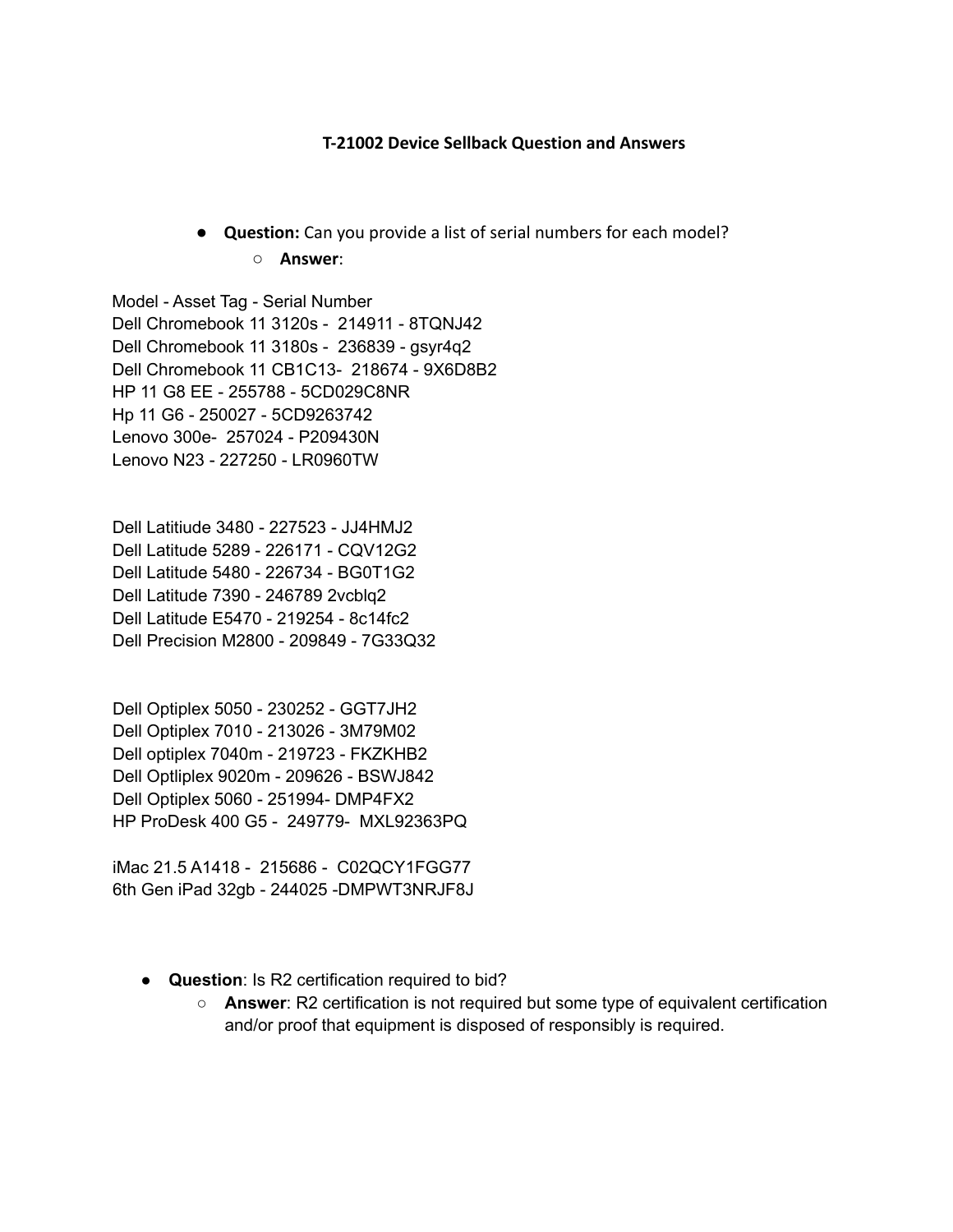- **Question**: Is all of the equipment listed in the bid going to be available for pickup at the same time?
	- **Answer:** We expect that the bulk of the equipment will be available July 1st, however, we do expect to find additional equipment that may trickle in even after the start of school in August.
- **Question**: Will an inspection be allowed? If so, what is the time frame for inspections?
	- **Answer:** We will be awarding this bid before it is collected from teachers and students. We understand that the bid amount will vary depending on condition and ask that you prepare the bid with the device in average condition.
- **Question**: What is the expected date the equipment will be ready?
	- **Answer:** July 1st for the bulk of the equipment.
- **Question**: Does a bid deposit need to be submitted with the bid?
	- **Answer:** No. We understand that you will not be able to provide the amount due until the equipment is received and the condition of the equipment is verified.
- **Question:** How many locations will the vendor have to pick up the equipment at? ○ **Answer:** One
- **Question**: Will the equipment be centralized at each location?
	- **Answer**: Yes
- **Question**: Will the sites of pickup have space to palletize the equipment.
	- **Answer**: Yes
- **Question**: Does the pickup locations have a loading dock?
	- **Answer**: Yes
- **Question**: Will any of the devices have any etching or engraving of school logos or asset tags on them?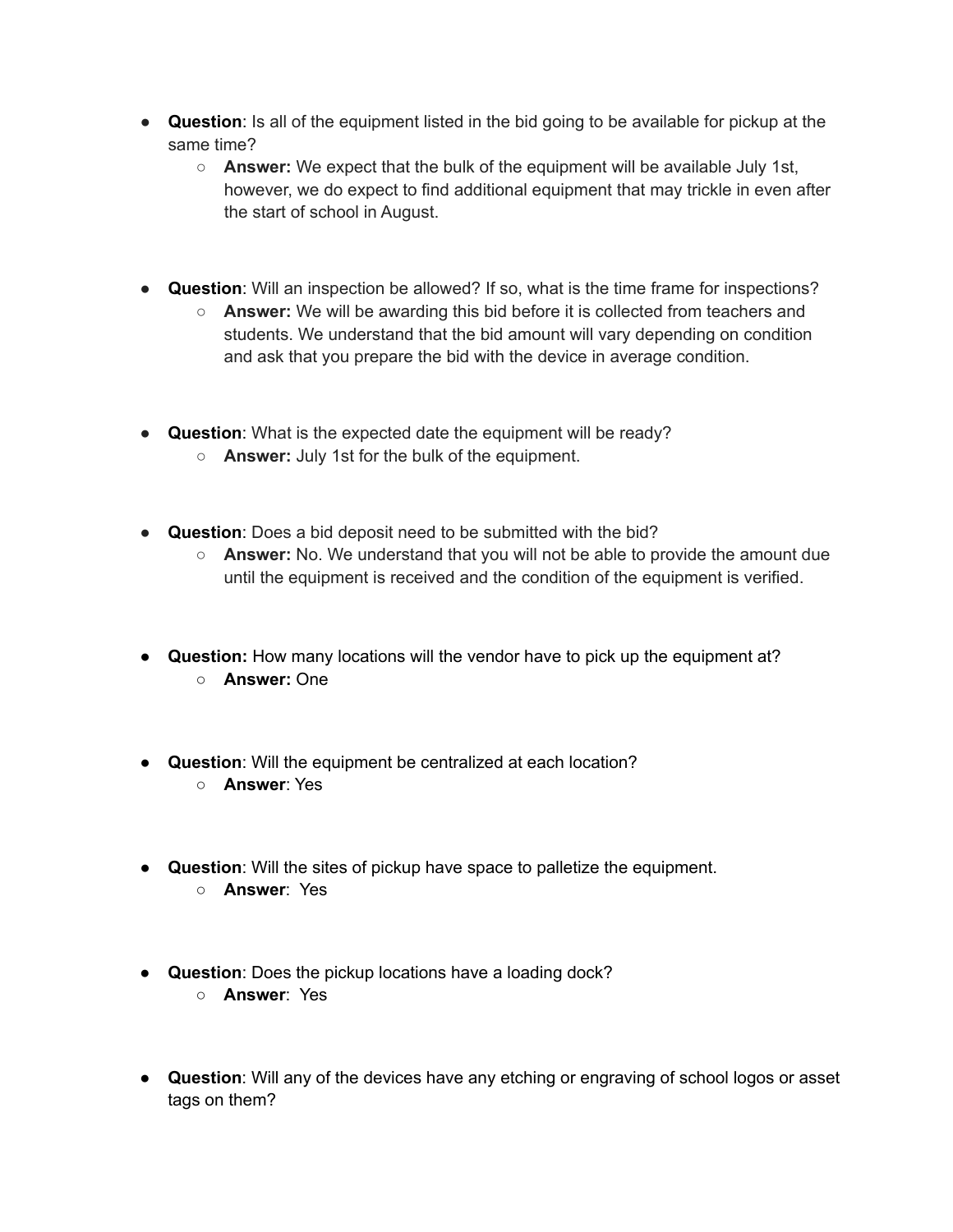- **Answer**: Every device will have an asset tag, only the iPads are engraved.
- **Question**: What is the timeframe for the removal of the equipment? All at once or a roll-out type of project?
	- **Answer**: Likely a roll-out, with a majority of the equipment available on July 1st. We expect to continue to find stuff in classrooms and gather additional equipment that teachers took with them in August when they return to work.
- **Question**: Will the devices be free of passwords, or management systems?
	- **Answer**: The devices will be free of any type of bios password or management systems but will retain district logins on them with the expectation that the data will be wiped and disposed of by the vendor.
- **Question:** Do you want the prices for the devices to stay valid till the pickup?
	- **Answer**: The prices should be valid until pick up in July. We understand that the value of the equipment could fluctuate when equipment continues to trickle in later months.
- **Question:** Are chargers included?
	- **Answer**: We intend to include chargers for every device and the bid should reflect that. However, we know and understand that we will not be able to collect all the chargers and that this would result in a lower payment when that time comes.
- **Question:** Is there a time the bid must be submitted by February 19, 2021?
	- **Answer**: As long as receive it by 11:59 PM CST on February 19th it will be considered.
- **Question:** Were they in cases during their time at the school?
	- **Answer**: Cases were provided on occasion but the majority of the equipment was not stored in any type of case.
- **Question:** When will the pickup deadline be?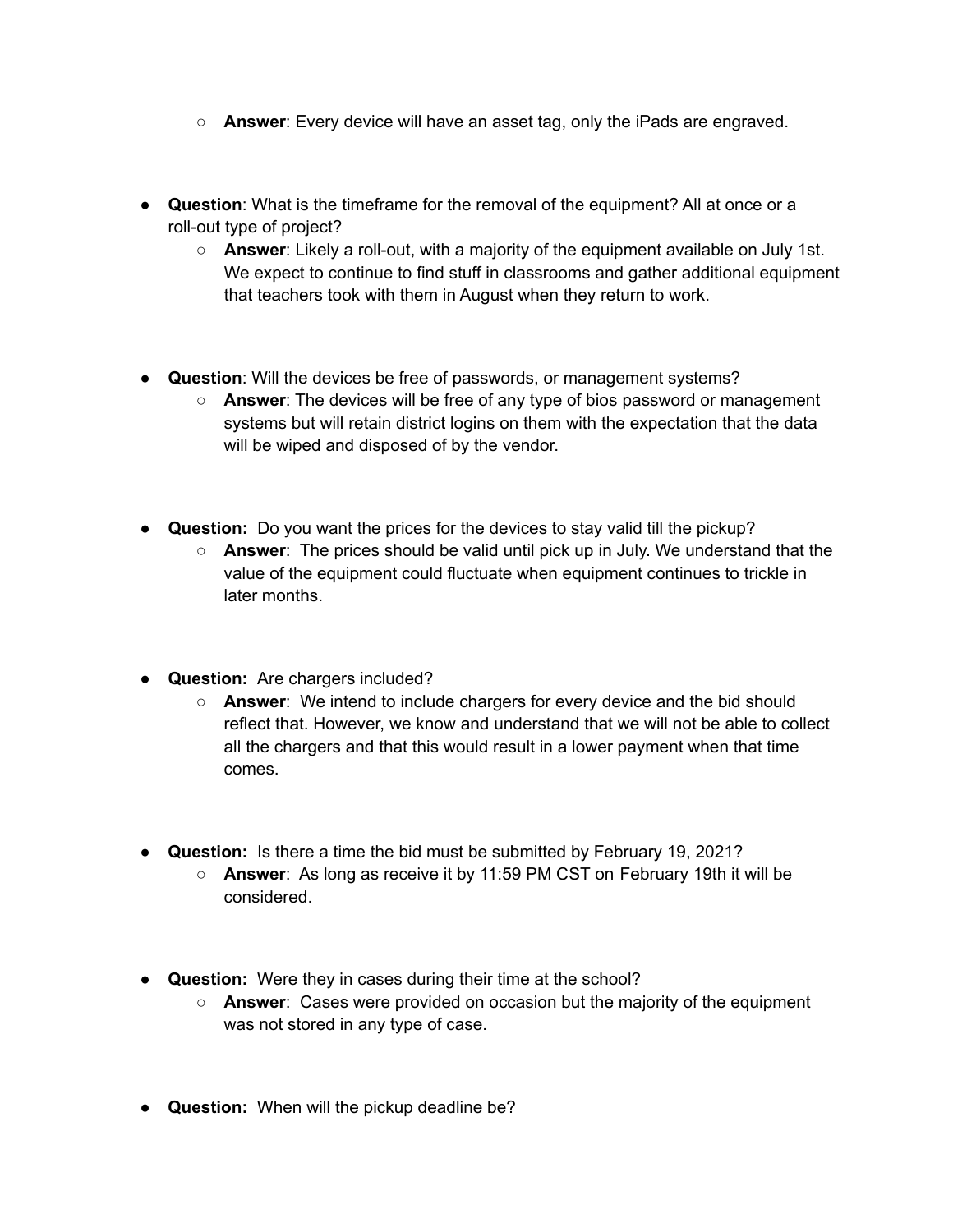- **Answer**: The majority of the equipment should be ready on July 1st. We expect additional equipment to trickle in over the rest of the summer and even into September. Ideally, the equipment will be picked up as soon as it's made available.
- **Question:** How would the school like to receive payment from the winning bidder?
	- **Answer**: We will accept certified checks or wire transfers. Banking information will be made available to the winning bid upon request.
- **Question:** When is the bid award date?
	- **Answer**: Please allow until March 1st for us to process bids and notify the winning bidders.
- **Question:** Will the bid be awarded to one person or parted out?
	- **Answer:** The bid will be awarded to one person.
- **Question:** Will you be removing the hard drive or windows license from the windows devices?
	- **Answer:** No, we expect the buyer to responsibly dispose of the district's data as per the standards laid out in section 2.2.
- **Question:** Do you have a picture of an asset tag?
	- **Answer:** These metallic sizes are roughly 1x2in.